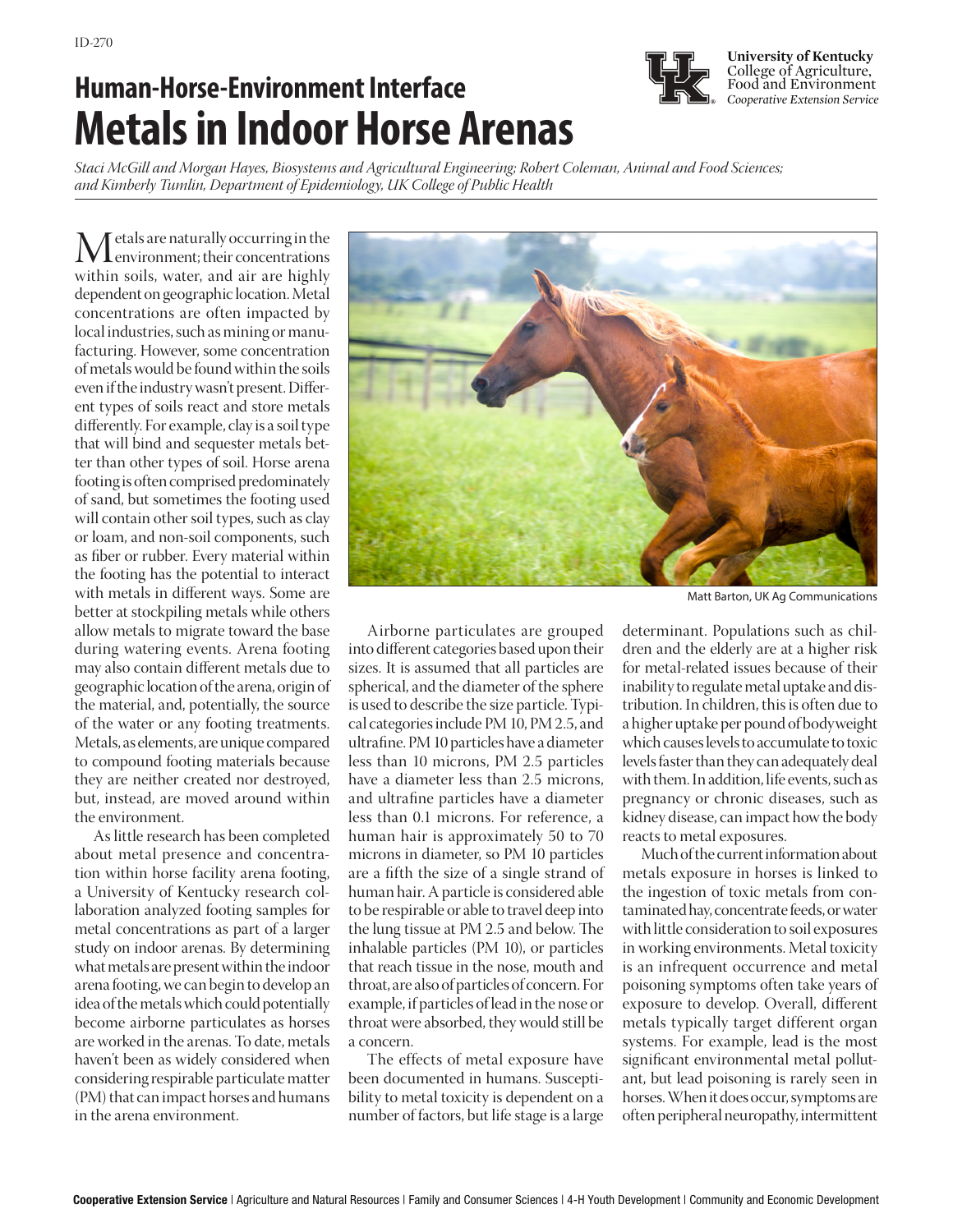colic, and mild anemia. Iron poisoning typically results in liver damage, and cadmium toxicity results in kidney and musculoskeletal issues.

In the UK study, the three indoor arena footing groups evaluated were sand, sand and fiber, and rubber. Footings were considered sand when the predominant footing type was sand, and the sand with fiber were footings that were expressly described as being sand and fiber. Finally, the rubber footing consisted of only rubber from an unknown source. There were no sand particles or other materials within the rubber indoor arena footing. All three footings were collected from Central Kentucky indoor arenas. The respirable metals of interest were manganese (Mn), iron (Fe), lead (Pb), antimony (Sb), and cadmium (Cd). Of those metals, Cd and Sb were not detected in any of the samples. Interestingly, levels of Mn, Fe, and Pb varied with the footing type (sand, sand with fiber, or rubber).

Manganese exposure can occur through inhalation or ingestion. Shortterm effects of inhalation are irritation to the respiratory tract; longer term exposure potentially results in damage to the lungs and central nervous system. Lead poisoning can also occur from inhalation or ingestion. Symptoms develop from long term exposure and typically include effects on the blood, bone marrow, central nervous system, peripheral nervous system, and kidneys. Iron is interesting because it is crucial for life and is integral in the human body, but excessive iron intake through ingestion can lead to issues within the gastrointestinal tract. There has been some research on iron inhalation, mostly in terms of working within industries that result in exposure to iron oxide fumes, though iron is not usually grouped with the other metals included in heavy metal poison discussions.

As seen in Table 1, manganese was most prevalent in the sand footing arenas, followed by rubber footing arenas, and, lastly, the sand with fiber arenas. Iron concentration in the footing was similarly most prevalent within the sand arenas. However, lead was most prominent in the rubber footing arenas. More arenas with rubber footing would need to be tested to determine if this is a characteristic of rubber footing or due to the small number of arenas surveyed with rubber footing.

| Table 1. Metal concentrations within the surface by footing |  |
|-------------------------------------------------------------|--|
| type.                                                       |  |

|                     |         | Metals (ppm) |        |    |
|---------------------|---------|--------------|--------|----|
| <b>Footing Type</b> | Number* | Mn           | Fe     | Pb |
| Sand                | 15      | 356          | 12,388 | 8  |
| Sand w/ Fiber       | 12      | 50           | 1,685  |    |
| Rubber              | 3       | 164          | 6.231  | 32 |

\*Number of arenas with that type of footing,

The lead levels found within the rubber footing warrant further discussion.

Lead levels within soil are typically 15 to 20 ppm, but according to the Agency for Toxic Substances and Disease Registry (ATSDR), the "EPA's standard for lead in bare soil in play areas is 400 ppm by weight." From the World Health Organization, 400 ppm is an allowable concentration of lead for indoor arena footing. This means that the lead levels found within all footing, including the rubber footing, is within acceptable ranges but for rubber footing is higher than what is normally observed in soil.

Lead levels in the rubber footing could be elevated above normal soil levels for a number of reasons. There were a smaller number of arenas with exclusively rubber footing, which means that any single arena with a higher lead level affects the average lead level calculated. Footing could have higher levels of lead because of the source of the rubber or due to any treatments to the footing including the water used to knock down dust. If the footing is recycled rubber, the original source for that rubber could be high in lead. Overall, it is vital to source quality footing products to ensure that there are no unwanted materials present in the footing.

It should be reiterated that all metal concentrations reported were within normal ranges and do not represent exposure risks to the health of any individuals. A comprehensive list of symptoms and exposure levels can be found in the *National Institute of Occupational Safety and Health (NIOSH) Pocket Guide to Chemical Exposures.* A particular concern with arenas is the potential to inhale dust that is stirred up from the footing during activity within the arenas. The metal exposure limits specifically related to inhalation are defined below. In summary, manganese inhalation levels should not exceed 0.1  $mg/m<sub>3</sub>$  in an eight-hour work period. According to the Occupational Safety and Health Administration (OSHA), average iron oxide fume concentration should not exceed 10 mg/m<sub>3</sub> in an eight-hour time frame. Finally, lead levels should not exceed 0.05 mg/m<sub>3</sub> for inhalation and respiration within an eight-hour work period.

Metals being present in the footing does not automatically mean that metals will be in the air and, therefore, respirable, but it does indicate the amount of respirable metal that may be present. An example calculation for iron in the respirable dust could be evaluated with a couple of assumptions. If the iron levels are 12,000 ppm Fe in the footing, that means that 1.2 percent of the footing is iron. Assuming there is  $0.12 \text{ mg/m}_3$  of dust in the arena, all of the dust is created exclusively from the footing, and the composition of the dust exactly matches that of the footing, 1.2 percent of the dust would be iron when the dust is produced. That means there would be  $0.00144$  mg/m<sub>3</sub> of iron in the dust. It is unlikely that the composition of the dust would exactly match the footing as different particles (sand, water, metals, etc.) within the footing have varying sizes and weights, however it does provide some idea on the potential concentrations of metal to which participants could be exposed. Larger, heavier particles, like metals, fall out of the air faster than the smaller, lighter particles do.

The age of the arena has the potential to be an important factor when examining the metal composition of the footing. This is because steel structures tend to rust, especially if moisture and condensation are issues within the indoor arena. An increased presence of rust would potentially increase the amount of iron that is deposited onto the arena surfaces and, therefore, in the footing. Within sand arenas, iron was the metal most frequently observed, meaning it has the higher potential to be a respirable particle.